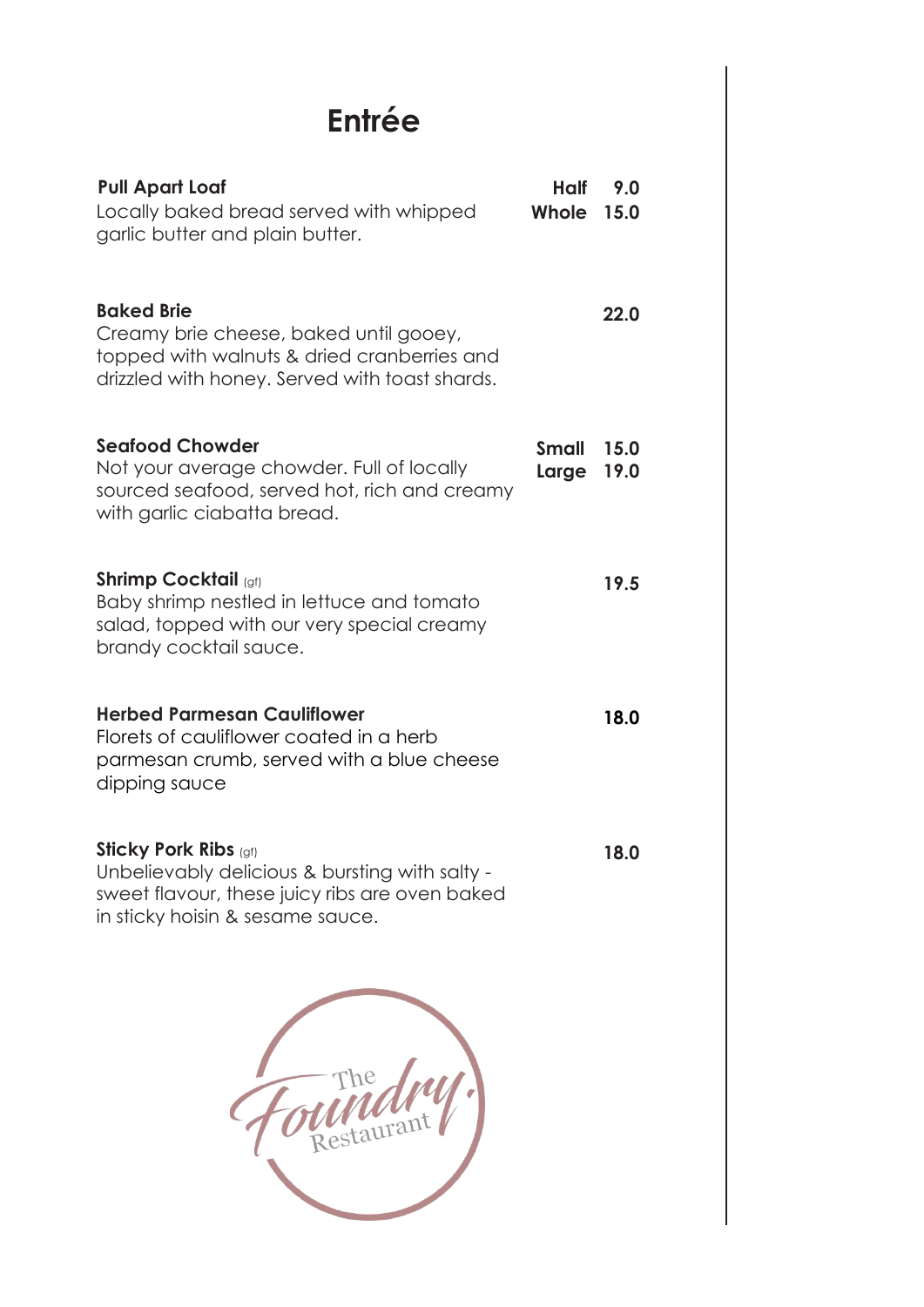# **Light Meals**

| Kumara, Bacon and Chicken Salad (gf)<br>Roasted kumara, crispy bacon bits and<br>grilled chicken nestled amongst seasonal<br>salad greens and topped with toasted<br>cashews and honey mustard dressing.                                        | 30.0 |
|-------------------------------------------------------------------------------------------------------------------------------------------------------------------------------------------------------------------------------------------------|------|
| <b>Open Steak Sandwich (gf available)</b><br>Ribeye steak cooked to your liking, on toasted<br>garlic ciabatta bread with lettuce, tomato<br>and highlander mayo. Topped with bacon,<br>an egg and onion rings. Served with a side<br>of fries. | 34.0 |
| <b>Chicken Cannelloni</b><br>Shredded chicken breast, red onion,<br>capsicum and sweet chilli bound in cream<br>cheese and wrapped in pasta. Drizzled with<br>aioli and served with a garden salad.                                             | 30.0 |
| <b>Mushroom Girasoli (V)</b><br>Sunflower shaped pasta filled with a wild<br>mushroom medley, in a creamy mushroom<br>puree sauce, served with garlic bread.                                                                                    | 29.0 |
| <b>Thai Green Chicken Curry</b><br>Tender chicken breast in a green curry sauce<br>with vegetables and served on rice.                                                                                                                          | 29.0 |
| <b>Thai Red Seafood Curry</b><br>A medley of scallops, prawns and green-lip<br>mussels in a light coconut cream sauce,<br>served with citrus infused rice.                                                                                      | 32.0 |

The Restaurant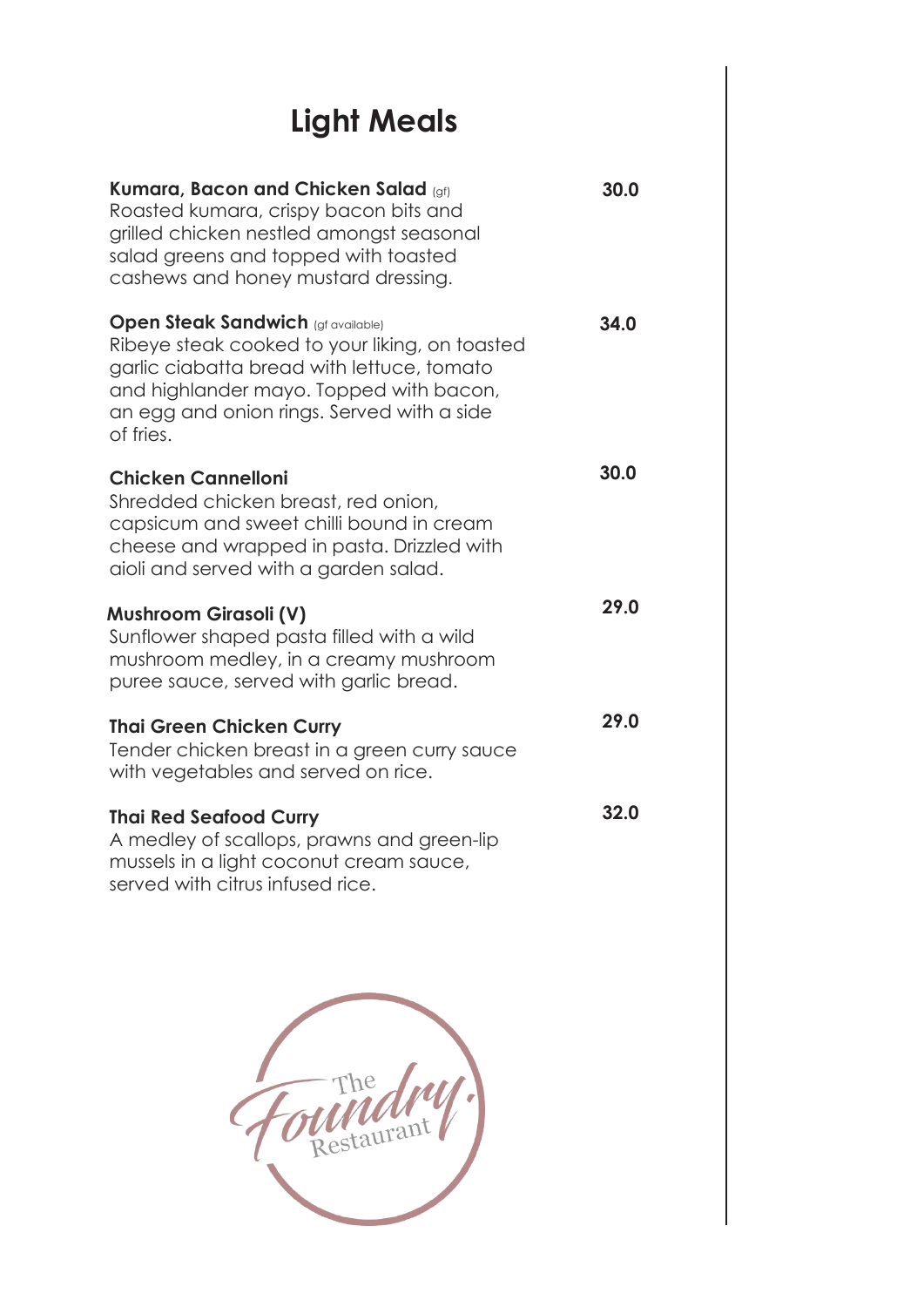### **Mains**

| <b>Market Fish</b><br>We source the freshest of locally caught fish<br>and bring it to you in the best way we can.<br>Your server will take you through this evening's<br>dish.                                                                              |                       | P.O.A        |
|--------------------------------------------------------------------------------------------------------------------------------------------------------------------------------------------------------------------------------------------------------------|-----------------------|--------------|
| <b>Blue Cod</b><br>Southern Blue Cod fried until golden in a crisp<br>beer batter and served with fries, a seasonal<br>salad and our house made tartare.                                                                                                     | <b>Small</b><br>Large | 34.0<br>40.0 |
| <b>Salmon Supreme</b> (gf)<br>Stewart Island Salmon fillet, oven baked<br>and served with sautéed potatoes, roasted<br>fennel purée, balsamic glazed cherry<br>tomatoes. Finished with a smoked salmon<br>and avocado butter.                                |                       | 44.0         |
| <b>New Orleans Fried Chicken (gf)</b><br>Tender cuts of boneless chicken coated in our<br>Cajun spice dust & fried until crispy. Served<br>with a cauliflower & potato bake, seasonal<br>salad and home style gravy.                                         |                       | 33.0         |
| <b>Chicken Parmigiana</b><br>Crumbed chicken breast topped with<br>manuka smoked ham, napoli sauce and<br>bubbling grilled cheese. Served with fries and<br>a seasonal side salad.                                                                           |                       | 33.0         |
| <b>Chicken Mignon (gf)</b><br>Tender chicken breast wrapped in manuka<br>smoked bacon, oven baked and served<br>resting on a parmesan herb rosti, with seasonal<br>vegetables and topped with a cranberry<br>Cream. - please allow 25 minutes cooking time - |                       | 36.0         |
| <b>Lamb Sweetbreads</b><br>A Southland favourite! Herb crumbed lamb<br>sweetbreads with a side of fries, seasonal<br>salad and aioli.                                                                                                                        |                       | 32.0         |
| <b>Prime Lamb Rack</b><br>4 cutlets topped with crumbed<br>sweetbreads on herb mash, served with<br>seasonal vegetables and mint jus.                                                                                                                        |                       | 39.0         |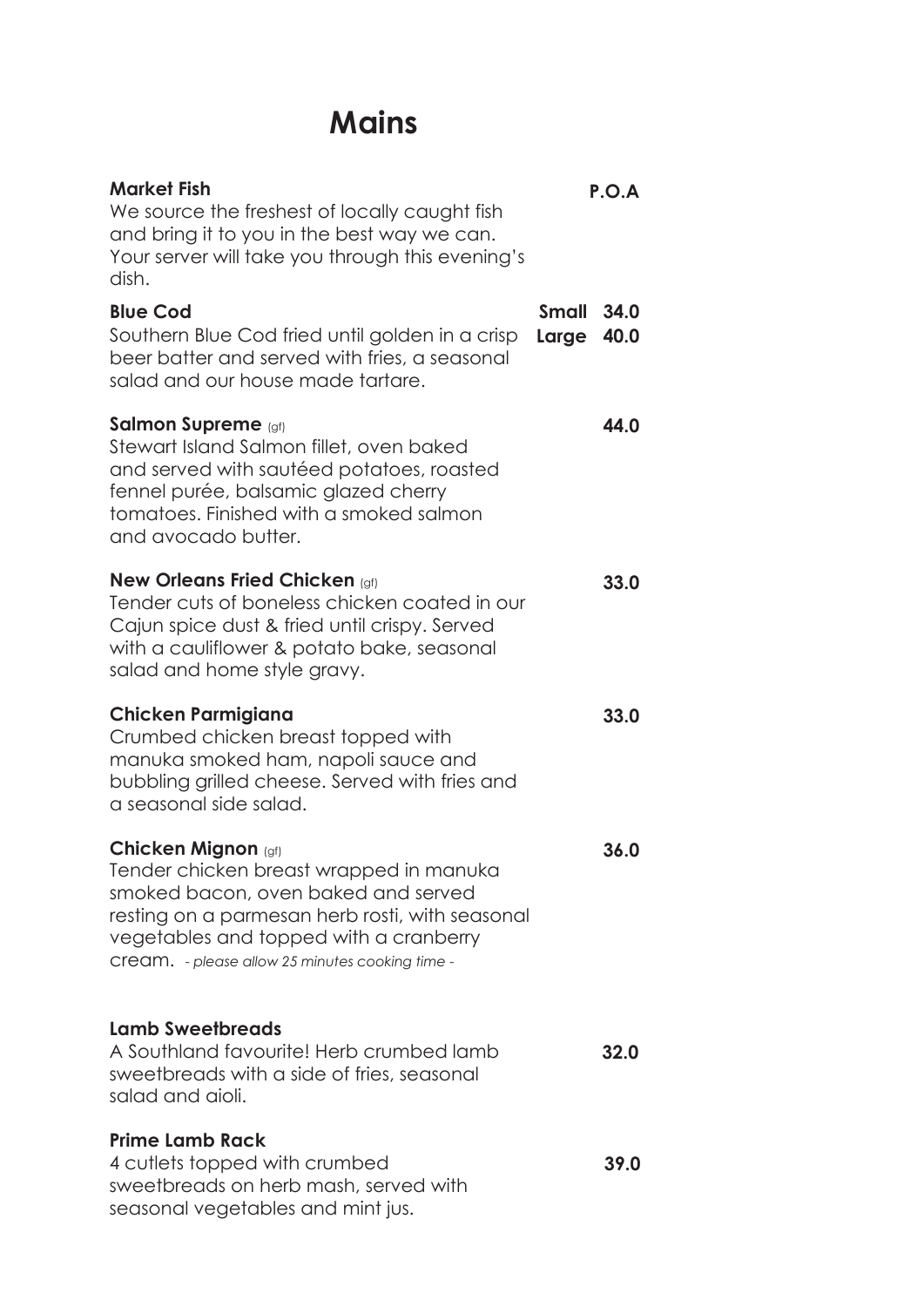### **Mains**

| <b>Sticky Pork Belly (gf)</b><br>Slow cooked pork belly in a spicy and sweet<br>Asian style sauce, resting on herbed potato<br>mash with a buttered vegetable medley<br>and crispy crackling. - contains peanuts -                                         | 35.0  |
|------------------------------------------------------------------------------------------------------------------------------------------------------------------------------------------------------------------------------------------------------------|-------|
| <b>Sticky Pork Ribs (gf)</b><br>700g of juicy oven baked hoisin sesame<br>ribs. Served with fries and a seasonal salad.                                                                                                                                    | 36.0  |
| Pork of the Day<br>Chef's choice of today's best cuts of<br>pork. Your server will take you through<br>today's offering.                                                                                                                                   | P.O.A |
| <b>Prime Aged Ribeye</b> (gf)<br>Ribeye steak, cooked to your liking and<br>served on a potato gratin with a medley of<br>buttered seasonal veg. Top with your choice<br>of whipped garlic butter, mushroom sauce or<br>a brandy and cracked pepper sauce. | 42.5  |
| <b>The Foundry Sizzler</b><br>Porterhouse cooked medium rare and<br>stacked with manuka smoked bacon,<br>tomato, beer battered onion rings and<br>grilled cheese, served on a sizzling cast iron<br>plate with a side of fries and seasonal salad.         | 41.0  |
| <b>Prime Local Venison</b><br>Cooked medium rare, on a potato and<br>kumara gratin with baby carrots, poached<br>pear and rich Mt Difficulty Pinot Noir jus.                                                                                               | 42.0  |
|                                                                                                                                                                                                                                                            |       |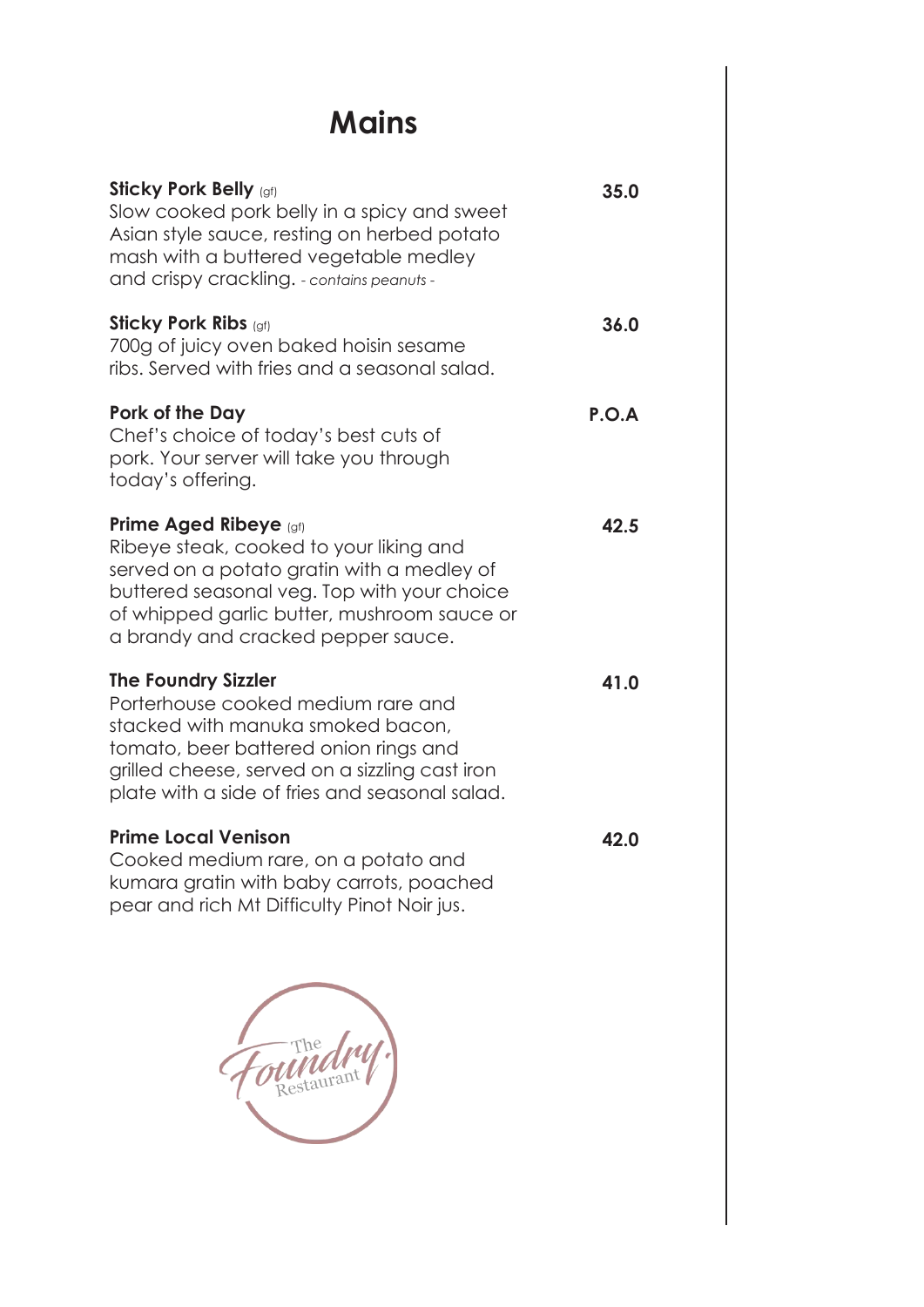#### **Burgers**

*All Foundry burgers are built with seasonal salad greens, red onion, fresh tomato, beetroot chutney & served with a side of fries.* - *GF buns available, add 2.0 -* **Mushroom Burger**

| <b>Mushroom Burger</b><br>Vegetable pattie, roasted field mushrooms,<br>caramelised onion & cheese.                                  | 25.0 |
|--------------------------------------------------------------------------------------------------------------------------------------|------|
| <b>Blue Cod Burger</b><br>Southern Blue Cod, battered, with cheese<br>and tartare sauce.                                             | 29.0 |
| <b>New Orleans Chicken Burger</b><br>Our New Orleans style fried chicken, bacon,<br>cheese, pineapple and honey mustard<br>dressing. | 26.0 |
| <b>Beef Burger</b><br>Beef pattie, bacon, egg, beer battered onion<br>rings, cheese and BBQ sauce.                                   | 26.0 |

#### **On The Side**

| Chip Cone            | 10.0 | <b>Bacon</b>          | 5.5 |
|----------------------|------|-----------------------|-----|
| Wedges               | 15.0 | Side of Eggs          | 3.0 |
| Shoestrings          | 13.0 | Gravy Jug             | 3.5 |
| Seasonal Salad       | 7.0  | <b>Garlic Butter</b>  | 3.5 |
| Seasonal Veg         | 7.0  | <b>Mushroom Sauce</b> | 5.5 |
| <b>Buttered Mash</b> | 4.0  | Pepper Brandy Sauce   | 4.5 |
| Onion Rings          | 7.0  | Aioli                 | 1.5 |
| Mushrooms            | 6.0  | Sour Cream            | 1.5 |